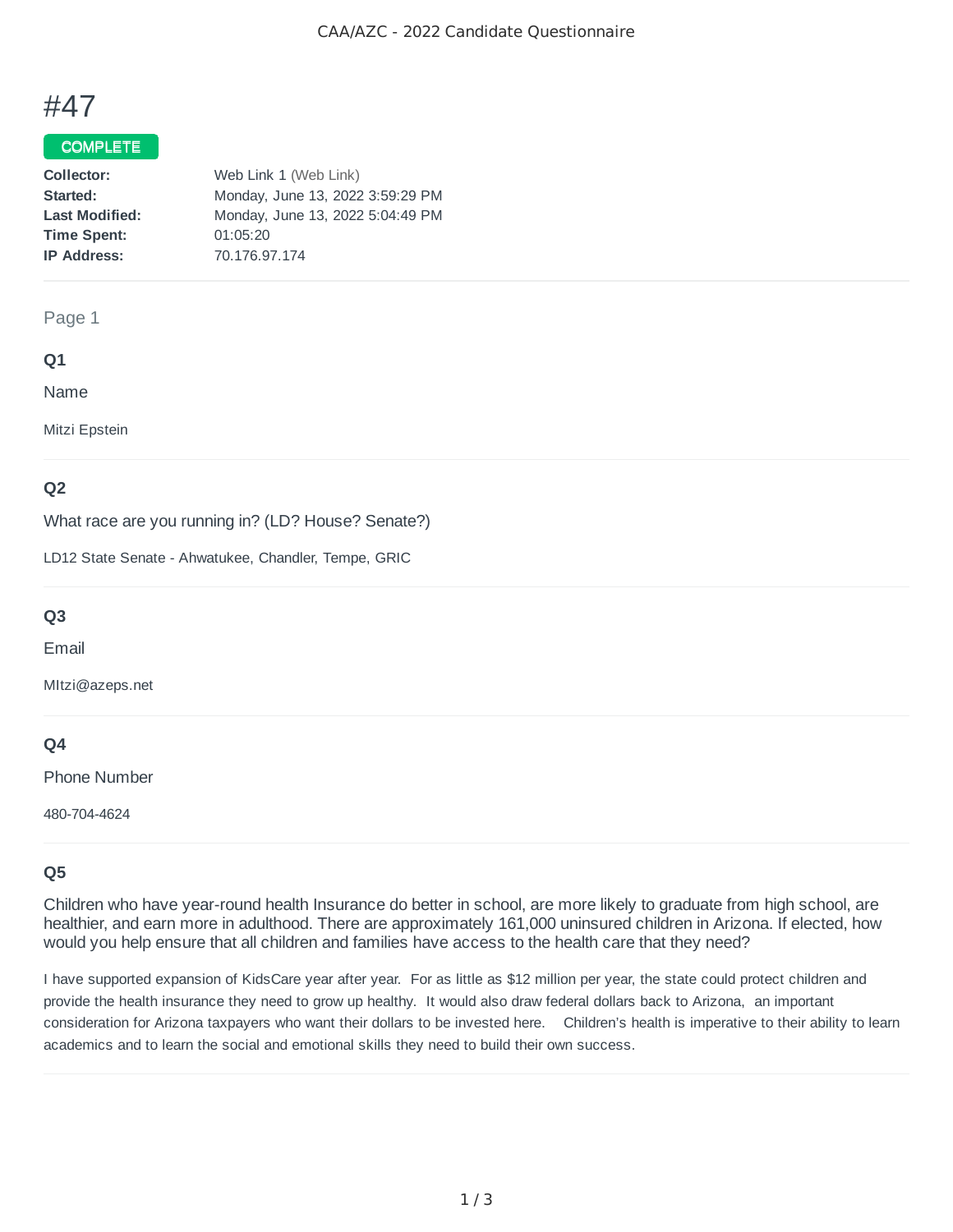## **Q6**

We know that a child's earliest years, birth to age 8, are the most important for the development of their brains. Highquality early childhood experiences can enhance that development. How can the state take a role in helping parents give their children the best start in life?

For school aged children, I facilitated meetings for the AZ Center for After School Excellence to apply for and receive federal funding to establish a network of childcare providers to support high quality learning and care across Arizona. It would be like First Things First in some ways, but for school-aged children. First Things First does excellent work in supporting excellence among childcare providers for children birth to age 5. The state of Arizona should invest in high-quality preschool and childcare to be: affordable and accessible for all families. Childcare support has proven to provide a fantastic return on investment and it should be part of every economic development plan.

## **Q7**

Many families in Arizona are struggling. Housing is becoming increasingly unaffordable, nearly one in four children live in poverty, and resources that used to be available to help families are no longer there. Research shows that when access to safety net resources are low, foster care populations are high. What is your plan to help children and families get the resources and services they need to keep them out of the child welfare system?

Prevention is worth a pound of cure. Too often, the bills and programs and budgets that have been passed by the AZ Legislature have focused on punishing parents instead of supporting them. As just one example, TANF is TEMPORARY Assistance for Needy Families. It is a block grant from our federal tax dollars and the federal law allows it to be used for various purposes to help children. However in Arizona, we put an enormous portion of that block grant toward DCS, to punish parents, instead of using an appropriate amount as cash assistance to families. With cash assistance, families who are temporarily struggling can have a bridge to their next stable place in terms of housing and jobs. Without it, their children suffer. I have worked for moving our TANF funds to more efficient and effective purposes, such as cash assistance, counseling, job training for parents, and other supportive programs.

#### **Q8**

Arizona has been among the bottom states in per pupil K-12 funding for the past decade which has resulted in severe challenges including teacher shortages, crowded classrooms, and insufficient student support services. How will you ensure that students in every neighborhood have access to quality, well-funded education in Arizona

As the co-budget leader in the House Democratic Caucus, I have sounded the alarm that we need at least \$740 million additional funding for the K12 per-pupil funding – JUST to cover inflation. Teachers and schools are facing 8% to 11% inflation. That \$740 million is what's needed to cover 8% inflation. For months, I have called for a \$1 billion investment to cover inflation and all-day Kindergarten. If Republican Legislators had not cut nearly \$2 billion from the budget last year, we could meet inflation, AND fund allday kindergarten, reduce class sizes, hire more counselors, psychologists, and social workers, update books and learning materials, and make building repairs to keep schools structurally sound. I am the Ranking Member in the House Ways and Means Committee. As a member of the minority party, the majority party grants me only the power of my voice to speak up. This committee considers thye revenue side of the budget. I chose this committee because Arizona has slashed revenue year after year by passing tax cuts that have largely benefited the very wealthiest few. For example, the most recent tax change enacted by Republican legislators gave over \$1 billion to Arizonans who make over \$1million per year. That change made our tax fairness even worse. A teacher or cashier is likely to pay over 12% of their income in state and local taxes, while CEO s making over a million dollars per year -- they pay under 6%! I am determined to help relieve the tax burden on working families, while providing the services they need.